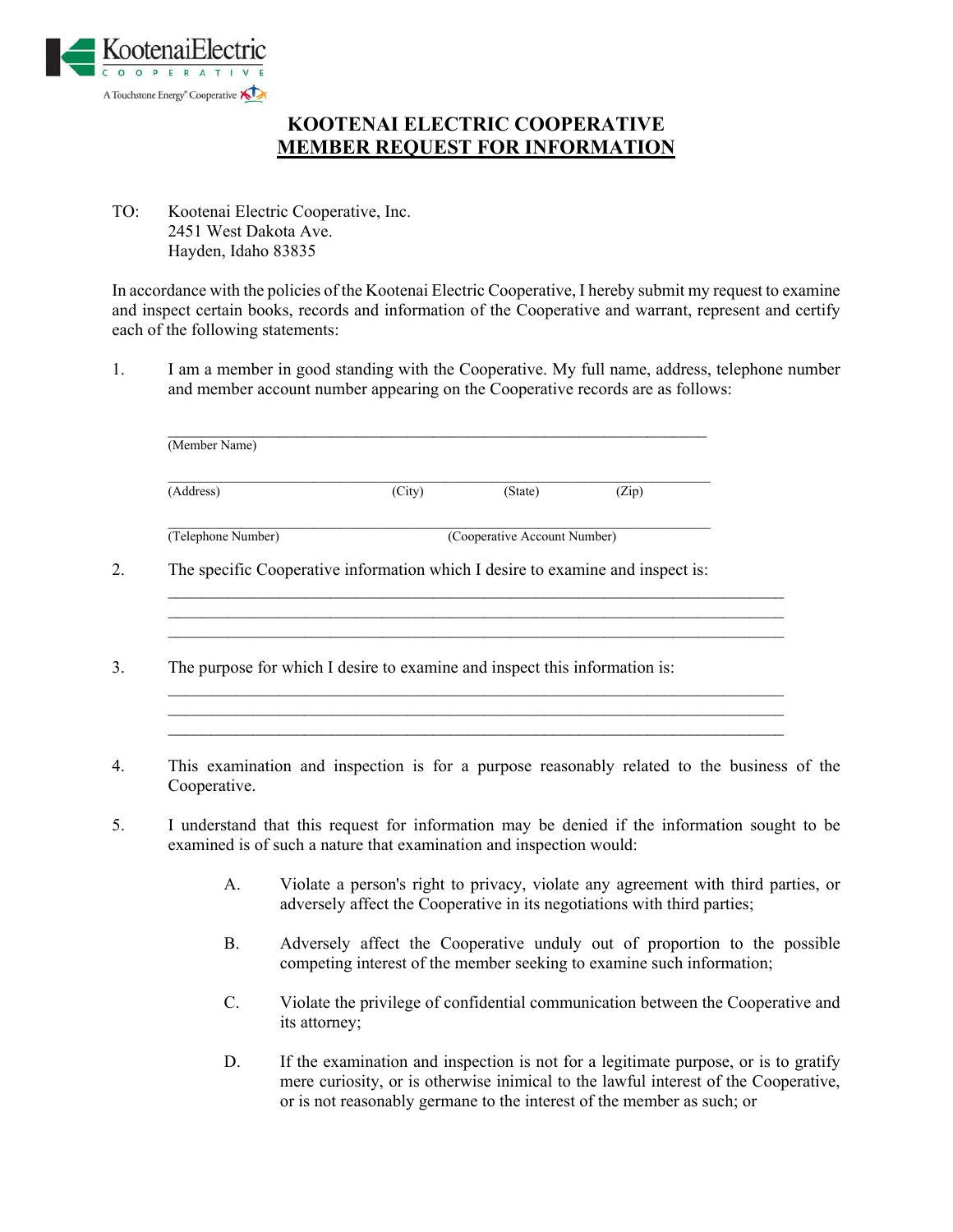- E. If the Cooperative information sought to be inspected deals with trade secrets or other information which is privileged, confidential or proprietary.
- 6. I agree to return said information items upon request.
- 7. I shall not use the Cooperative information which I examine and inspect for any other purpose other than the purpose specified above.
- 8. I agree to keep all information confidential and will not disclose the same to any third party except as necessary to comply with a court order or as specifically listed below:
- 9. I agree to reimburse the Cooperative for the costs of producing and providing the information requested in accordance with Section III. H. of Policy No. 3-6/Member Requests for Cooperative Information. I further agree that any such production and provision of the requested information may be done on the Cooperative's premises, within a time-frame determined by the Cooperative and in a data format acceptable to the Cooperative.

DATED this day of  $.20$ .

Member Signature

| <b>STATE OF IDAHO</b>                                                                                                                                                        |      |         |  |     |  |                                                                                                     |  |
|------------------------------------------------------------------------------------------------------------------------------------------------------------------------------|------|---------|--|-----|--|-----------------------------------------------------------------------------------------------------|--|
| County of Kootenai                                                                                                                                                           |      | $:$ SS. |  |     |  |                                                                                                     |  |
| On                                                                                                                                                                           | this | day of  |  | 20, |  | before me personally appeared<br>to me known to be the individual described in and who executed the |  |
| foregoing instrument and acknowledged that (s) he signed and sealed the same as his/her own free and<br>voluntary act and deed, for the uses and purposes therein mentioned. |      |         |  |     |  |                                                                                                     |  |

GIVEN UNDER MY HAND AND OFFICIAL SEAL the day and year in this certificate first

 $\mathcal{L}_\text{max}$  and  $\mathcal{L}_\text{max}$  and  $\mathcal{L}_\text{max}$  and  $\mathcal{L}_\text{max}$  and  $\mathcal{L}_\text{max}$ 

 *(SEAL)* \_\_\_\_\_\_\_\_\_\_\_\_\_\_\_\_\_\_\_\_\_\_\_\_\_\_\_\_\_\_\_\_\_\_\_\_\_\_\_

written above.

Notary Public in and for the State of Idaho Residing At: My Commission Expires: